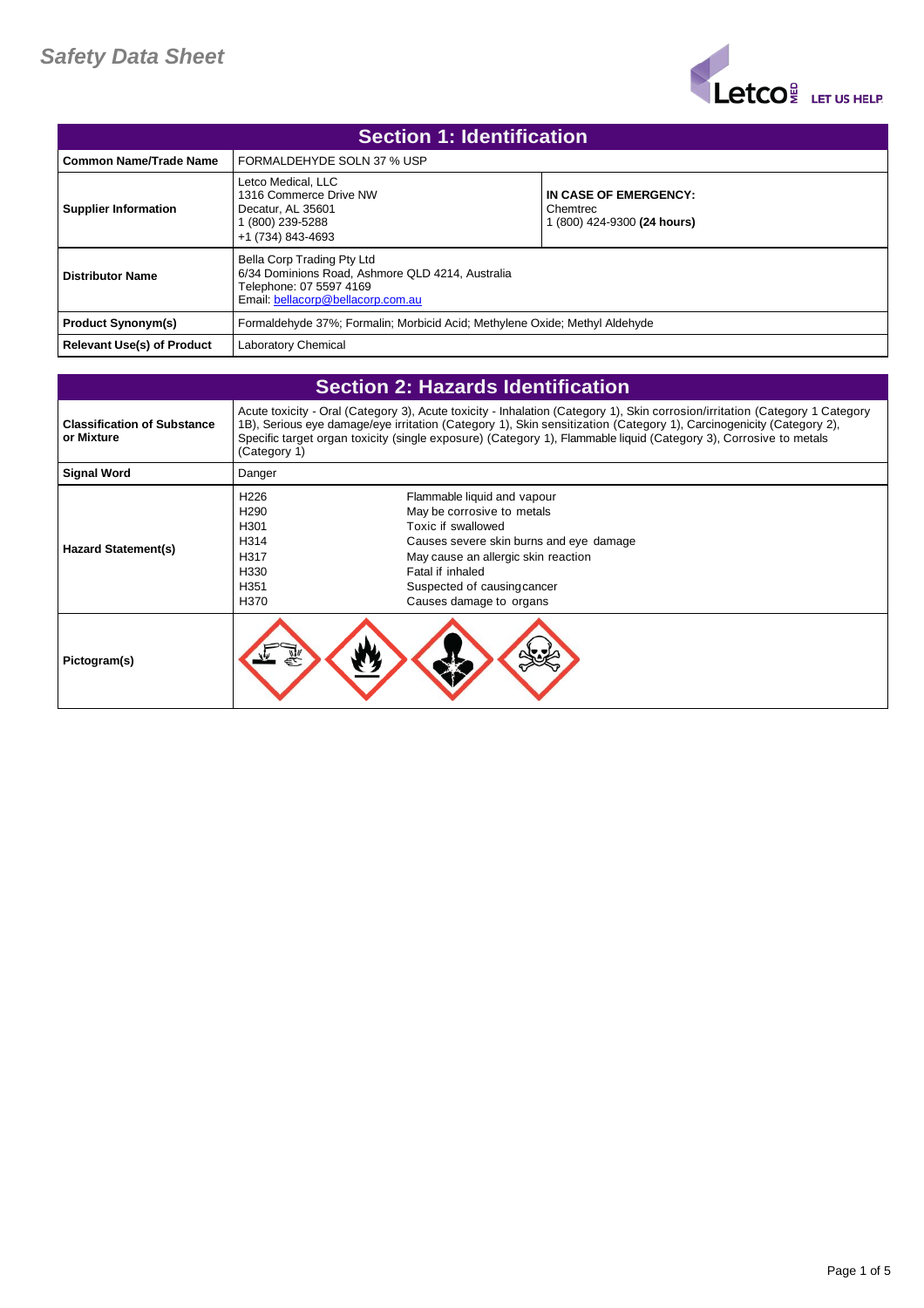|                                                                   |                                                                                                                                                                                                                                                                                                                                                                                         | <b>Section 2: Hazards Identification</b>                                                                                                                                                                                                                                                                                                                                                                                                                                                                                                                                                                                                                                                                                                                                                                                                                                                                                                                                                                                                                                                                                                                                                                                                                                                                                                                                                                                                                                                                                                                                                                                                                                                                                                                                                                                                                                                                                                                                                                                                                                                                                                                                                                                                                                                                                                                                                             |
|-------------------------------------------------------------------|-----------------------------------------------------------------------------------------------------------------------------------------------------------------------------------------------------------------------------------------------------------------------------------------------------------------------------------------------------------------------------------------|------------------------------------------------------------------------------------------------------------------------------------------------------------------------------------------------------------------------------------------------------------------------------------------------------------------------------------------------------------------------------------------------------------------------------------------------------------------------------------------------------------------------------------------------------------------------------------------------------------------------------------------------------------------------------------------------------------------------------------------------------------------------------------------------------------------------------------------------------------------------------------------------------------------------------------------------------------------------------------------------------------------------------------------------------------------------------------------------------------------------------------------------------------------------------------------------------------------------------------------------------------------------------------------------------------------------------------------------------------------------------------------------------------------------------------------------------------------------------------------------------------------------------------------------------------------------------------------------------------------------------------------------------------------------------------------------------------------------------------------------------------------------------------------------------------------------------------------------------------------------------------------------------------------------------------------------------------------------------------------------------------------------------------------------------------------------------------------------------------------------------------------------------------------------------------------------------------------------------------------------------------------------------------------------------------------------------------------------------------------------------------------------------|
| <b>Precautionary Statement(s)</b><br><b>Hazards Not Otherwise</b> | P201<br>P202<br>P210<br>P233<br>P240<br>P241<br>P242<br>P243<br>P260<br>P261<br>P264<br>P270<br>P271<br>P272<br>P280<br>P281<br>P284<br>P301+P330+P331<br>P301+P310<br>P302+P352<br>P303+P361+P353<br>P304+P340<br>P305+P351+P338<br>P307+P311<br>P308+P313<br>P310<br>P330<br>P333+P313<br>P334<br>P363<br>P370+P378<br>P390<br>P403+P235<br>P403+P233<br>P405<br>P406<br>P501<br>P501 | Obtain special instructions before use.<br>Do not handle until all safety precautions have been read and understood.<br>Keep away from heat/sparks/open flames/hot surfaces - No smoking.<br>Keep container tightly closed.<br>Ground/bond container and receiving equipment.<br>Use explosion-proof electrical/ventilating/light/equipment.<br>Use only non-sparking tools.<br>Take precautionary measures against static discharge.<br>Do not breathe dust/fume/gas/mist/vapours/spray.<br>Avoid breathing dust/fume/gas/mist/vapours/spray.<br>Wash hands thoroughly after handling.<br>Do not eat, drink or smoke when using this product.<br>Use only outdoors or in a well-ventilated area.<br>Contaminated work clothing should not be allowed out of the workplace.<br>Wear protective gloves/protective clothing/eye protection/face protection.<br>Use personal protective equipment as required.<br>Wear respiratory protection.<br>IF SWALLOWED Rinse mouth. Do NOT induce vomiting.<br>IF SWALLOWED Immediately call a POISON CENTER or doctor/physician.<br>IF ON SKIN Wash with soap and water.<br>IF ON SKIN (or hair) Remove/Take off immediately all contaminated clothing. Rinse skin<br>with water/shower.<br>IF INHALED Remove victim to fresh air and keep at rest in a position comfortable for<br>breathing.<br>IF IN EYES Rinse cautiously with water for several minutes. Remove contact lenses if<br>present and easy to do. continue rinsing.<br>IF exposed Call a POISON CENTER or doctor/physician.<br>IF exposed or concerned Get medical advice/attention.<br>Immediately call a POISON CENTER or doctor/physician.<br>Rinse mouth.<br>If skin irritation or a rash occurs Get medical advice/attention.<br>Immerse in cool water/wrap in wet bandages.<br>Wash contaminated clothing before reuse.<br>In case of fire Use for extinction.<br>Absorb spillage to prevent material damage.<br>Store in a well-ventilated place. Keep cool.<br>Store in a well-ventilated place. Keep container tightly closed.<br>Store locked up.<br>Store in a corrosive resistant container with a resistant inner liner.<br>Dispose of contents/container to an approved waste disposal plant.<br>Dispose of contents/container to an approved waste disposal plant.<br>Hazardous: Formaldehyde CAS No 50-00+0 Weight-% 37 EC No. 200-001-8. Methanol CAS No 67-56-1 Weight 10-15 |
| <b>Classified</b><br>Ingredient(s) with Unknown                   | No data available                                                                                                                                                                                                                                                                                                                                                                       | EC 200-659-6 Non-Hazardous: Water CAS No. 7732-18-5 Weight-% Balance EC No 231-791-2.                                                                                                                                                                                                                                                                                                                                                                                                                                                                                                                                                                                                                                                                                                                                                                                                                                                                                                                                                                                                                                                                                                                                                                                                                                                                                                                                                                                                                                                                                                                                                                                                                                                                                                                                                                                                                                                                                                                                                                                                                                                                                                                                                                                                                                                                                                                |
| <b>Toxicity</b>                                                   |                                                                                                                                                                                                                                                                                                                                                                                         |                                                                                                                                                                                                                                                                                                                                                                                                                                                                                                                                                                                                                                                                                                                                                                                                                                                                                                                                                                                                                                                                                                                                                                                                                                                                                                                                                                                                                                                                                                                                                                                                                                                                                                                                                                                                                                                                                                                                                                                                                                                                                                                                                                                                                                                                                                                                                                                                      |

| <b>Section 3: Composition/Information on Ingredients</b> |                                                                             |                       |            |  |
|----------------------------------------------------------|-----------------------------------------------------------------------------|-----------------------|------------|--|
| <b>Chemical Name</b>                                     | Formaldehyde 37%; Formalin; Morbicid Acid; Methylene Oxide; Methyl Aldehyde |                       |            |  |
| <b>Common Name</b>                                       |                                                                             | Formaldehyde 37%, USP |            |  |
| <b>CAS Number</b>                                        | $50-00-0$                                                                   |                       |            |  |
| <b>Material</b>                                          |                                                                             | Percent               | <b>CAS</b> |  |
| Formaldehyde                                             |                                                                             | 0.37                  | $50-00-0$  |  |
| Methanol                                                 |                                                                             | 10-15%                | 67-56-1    |  |
| Water                                                    |                                                                             | Balance %             | 7732-18-5  |  |
| Impurities and/or Stabilizing<br><b>Additives</b>        | No data available                                                           |                       |            |  |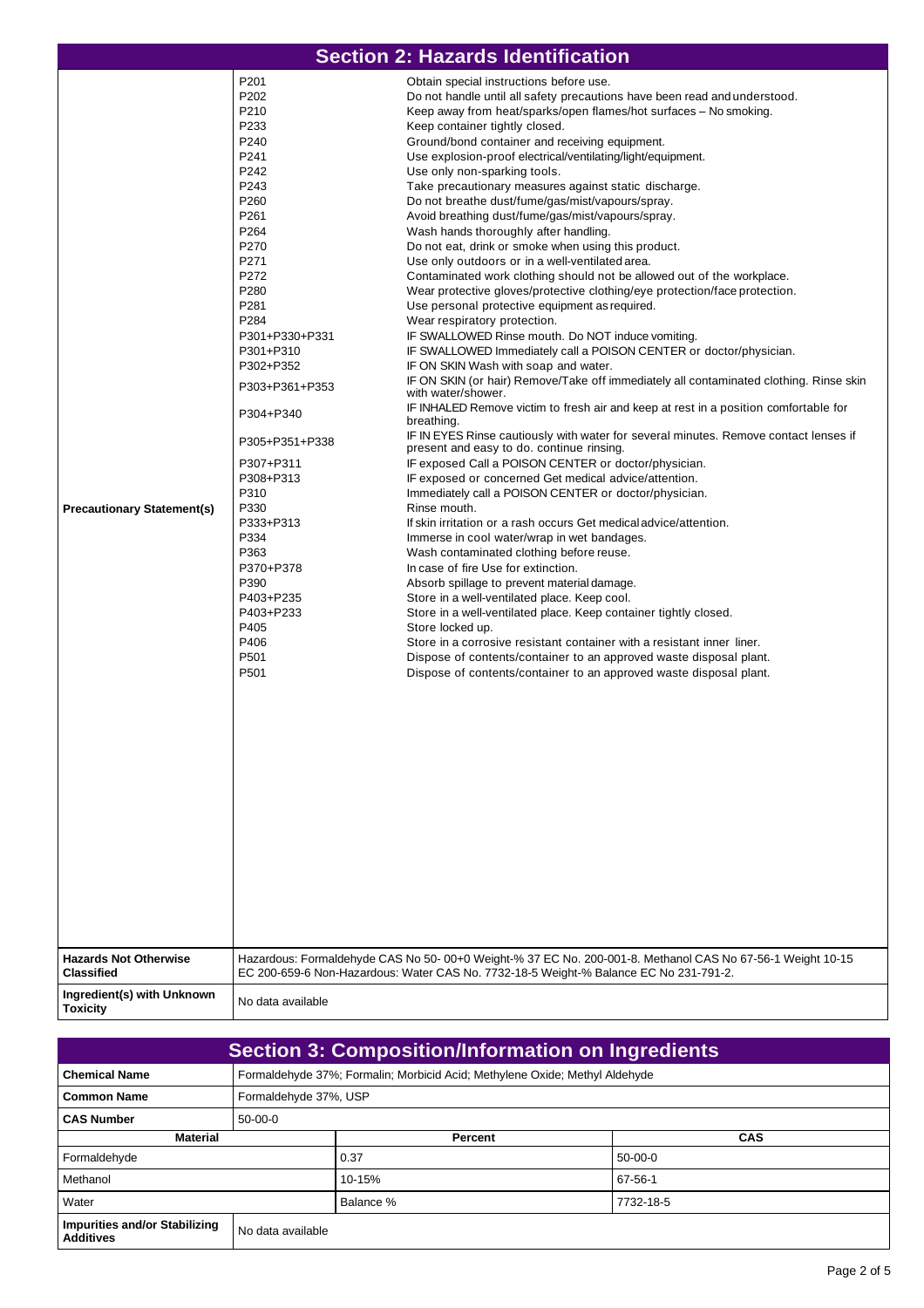| <b>Section 4: First Aid Measures</b>          |                                                                                                                                                                                                      |  |
|-----------------------------------------------|------------------------------------------------------------------------------------------------------------------------------------------------------------------------------------------------------|--|
| <b>General Advice</b>                         | Treat symptomatically.                                                                                                                                                                               |  |
| If Inhaled                                    | Move to fresh air in case of accidental inhalation. If not breathing, give artificial respiration. If breathing is difficult, give oxygen.<br>Call a physician or poison control center immediately. |  |
| In Case of Skin Contact                       | Wash off immediately with soap and plenty of water while removing contaminated clothes and shoes. If skin irritation<br>persists, call a physician.                                                  |  |
| In Case of Eye Contact                        | Rinse immediately with plenty of water, also under the eyelids, for at least 15 minutes. If eye irritation persists: Get<br>medical advice/attention.                                                |  |
| If Swallowed                                  | Clean mouth with water and drink afterwards plenty of water. Get medical attention.                                                                                                                  |  |
| <b>Most Important Symptoms</b><br>and Effects | Extremely flammable liquid and vapor. Gas vaporizes readily from solution and is flammable in air.                                                                                                   |  |

| <b>Section 5: Fire Fighting Measures</b>                                 |                                                                                                                                                                                                                         |  |
|--------------------------------------------------------------------------|-------------------------------------------------------------------------------------------------------------------------------------------------------------------------------------------------------------------------|--|
| Suitable Extinguishing<br>Media                                          | Use Water spray (fog), Dry chemical, Alcohol resistant foam, Carbon dioxide (CO2)                                                                                                                                       |  |
| <b>Special Hazards Arising</b><br>l From the<br><b>Substance/Mixture</b> | Above flash point, vapor-air mixtures are explosive within flammable limits noted in section 9. Containers may explode<br>when heated.                                                                                  |  |
| Special PPE and/or<br><b>Precautions for Firefighters</b>                | In the event of fire, wear full protective clothing and MSHA/NIOSH (approved or equivalent) self-contained breathing<br>apparatus with full-face piece operated in the pressure-demand or other positive pressure mode. |  |

| <b>Section 6: Accidental Release Measures</b>                                                  |                                                                                                                                                                  |  |
|------------------------------------------------------------------------------------------------|------------------------------------------------------------------------------------------------------------------------------------------------------------------|--|
| <b>Personal Precautions,</b><br><b>Protective Equipment and</b><br><b>Emergency Procedures</b> | Use only adequate ventilation.                                                                                                                                   |  |
| <b>Methods and Materials</b><br><b>Used for Containment</b>                                    | Soak up with inert absorbent material. (e.g. sand, silica gel, acid binder, universal binder, sawdust).                                                          |  |
| <b>Cleanup Procedures</b>                                                                      | Soak up with inert absorbent material. (e.g. sand, silica gel, acid binder, universal binder, sawdust). Prevent further<br>leakage or spillage if safe to do so. |  |

| <b>Section 7: Handling and Storage</b>    |                                                                                                                                                                    |
|-------------------------------------------|--------------------------------------------------------------------------------------------------------------------------------------------------------------------|
| l Precautions for Safe<br><b>Handling</b> | Avoid contact with skin, eyes or clothing. Use only with adequate ventilation.                                                                                     |
| <b>Conditions for Safe Storage</b>        | Keep containers tightly closed in a dry, cool and well-ventilated place. Keep away from any source of heat or ignition.<br>Keep away from incompatible substances. |

|                                                                         | <b>Section 8: Exposure Controls/Personal Protection</b>                                                                                                                                                                                                                                                                                                                                                                                                                                                                                                                                                   |
|-------------------------------------------------------------------------|-----------------------------------------------------------------------------------------------------------------------------------------------------------------------------------------------------------------------------------------------------------------------------------------------------------------------------------------------------------------------------------------------------------------------------------------------------------------------------------------------------------------------------------------------------------------------------------------------------------|
| <b>Components with</b><br><b>Workplace Control</b><br><b>Parameters</b> | Chemical name: Formaldehyde ACGIH TLV: Ceiling: 0.3 ppm OSHA PEL TWA: 0.75 ppm (vacated) TWA: 3 ppm unless<br>specified in 1910.1048 (vacated) STEL: 10 ppm 30 min unless specified in 1910.1048 (vacated) Ceiling: 5 ppm unless<br>specified n 1910.1048 STEL: 2 ppm see 29 CFR 1910.1048 Ontario TWA STEL: 1.0 ppm CEN: 1.5 ppm. Chemical Name:<br>Methanol: ACGIH TLV STEL: 250 ppm TWA: 200 ppm S* OSHA PEL TWA: 200 ppm TWA: 260 mg/m3 (vacated) TWA: 200<br>ppm (vacated) TWA: 260 mg/m3 (vacated) STEL: 250 ppm (vacated) STEL: 325 mg/m3 (vacated) S* Ontario TWA: 200<br>ppm STEL: 250 ppm Skin. |
| <b>Appropriate Engineering</b><br><b>Controls</b>                       | Ensure adequate ventilation, especially in confined areas. Handle in accordance with good industrial hygiene and<br>safety practice.                                                                                                                                                                                                                                                                                                                                                                                                                                                                      |
| <b>PPE - Eye/Face Protection</b>                                        | Tight sealing safety goggles.                                                                                                                                                                                                                                                                                                                                                                                                                                                                                                                                                                             |
| PPE - Skin Protection                                                   | Suitable protective clothing.                                                                                                                                                                                                                                                                                                                                                                                                                                                                                                                                                                             |
| <b>PPE - Body Protection</b>                                            | Suitable protective clothing.                                                                                                                                                                                                                                                                                                                                                                                                                                                                                                                                                                             |
| <b>PPE - Respiratory</b><br>Protection                                  | No data available                                                                                                                                                                                                                                                                                                                                                                                                                                                                                                                                                                                         |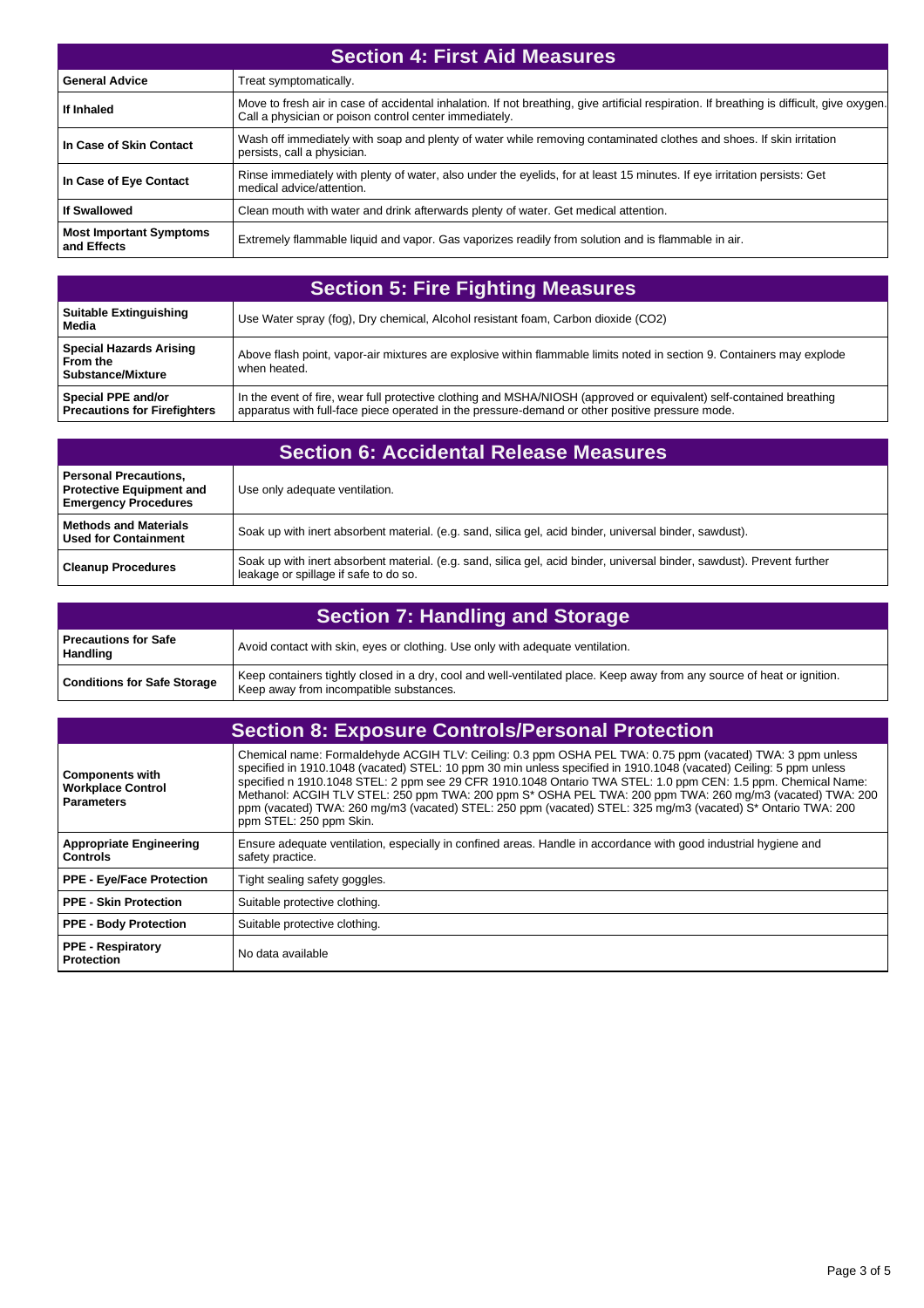| <b>Section 9: Physical and Chemical Properties</b>       |                                                              |  |
|----------------------------------------------------------|--------------------------------------------------------------|--|
| Appearance                                               | Form: Clear liquid Colour: Colorless                         |  |
| <b>Upper/Lower Flammability</b><br>or Explosive Limits   | Upper Flammability Limit: 73 % Lower Flammability Limit: 7 % |  |
| Odor                                                     | Pungent                                                      |  |
| <b>Vapor Pressure</b>                                    | No data available                                            |  |
| <b>Odor Threshold</b>                                    | No data available                                            |  |
| <b>Vapor Density</b>                                     | Vapor density (Air = 1) $1.04$                               |  |
| рH                                                       | pH: 2.8 31 % solution                                        |  |
| <b>Relative Density</b>                                  | No data available                                            |  |
| <b>Melting Point/Freezing</b><br>Point                   | Melting Point/Freezing Point: - 15 °C / 5 °F                 |  |
| <b>Solubility</b>                                        | Water Solubility: Solubility(ies): Infinitely soluble        |  |
| <b>Initial Boiling Point and</b><br><b>Boiling Range</b> | Boiling Point/Boiling Range: 96 °C / 205 °F                  |  |
| <b>Flash Point</b>                                       | 60 °C / 140 °F CC (closed cup)                               |  |
| <b>Evaporation Rate</b>                                  | No data available                                            |  |
| <b>Flammability (Solid, Gas)</b>                         | No data available                                            |  |
| <b>Partition Coefficient</b>                             | No data available                                            |  |
| <b>Auto-Ignition Temperature</b>                         | 300 °C / 572 °F                                              |  |
| Decomposition<br><b>Temperature</b>                      | No data available                                            |  |
| <b>Viscosity</b>                                         | No data available                                            |  |

| <b>Section 10: Stability and Reactivity</b>         |                                                                                                                                                                                                                                                                                                            |  |
|-----------------------------------------------------|------------------------------------------------------------------------------------------------------------------------------------------------------------------------------------------------------------------------------------------------------------------------------------------------------------|--|
| <b>Reactivity</b>                                   | No data available                                                                                                                                                                                                                                                                                          |  |
| <b>Chemical Stability</b>                           | Stable under normal conditions of use and storage.                                                                                                                                                                                                                                                         |  |
| <b>Possibility of Hazardous</b><br><b>Reactions</b> | None under normal processing.                                                                                                                                                                                                                                                                              |  |
| <b>Conditions to Avoid</b>                          | Heat, flames and sparks; Ignition sources; Incompatibles.                                                                                                                                                                                                                                                  |  |
| <b>Incompatible Materials</b>                       | Strong acids and bases, Oxidizing agents, Reacts explosively with Nitrogen Dioxide at ca. 180 °C (356 °F). Reacts violently<br>with Perchloric acid, Perchloric acid-aniline mixtures, and Nitromethane. Reaction with Hydrochloric acid may form bis-<br>Chloromethyl Ether, an OSHA regulated carcinogen |  |
| <b>Hazardous Decomposition</b><br><b>Products</b>   | Carbon dioxide (CO2); Carbon mo NOxide; Formaldehyde                                                                                                                                                                                                                                                       |  |

|                                                                               | <b>Section 11: Toxicological Information</b>                                                                |
|-------------------------------------------------------------------------------|-------------------------------------------------------------------------------------------------------------|
| <b>Acute Toxicity - LD50 Oral</b>                                             | LD50 Oral Formaldehyde 500 mg/kg (Rat) Methanol 5628 mg/kg (Rat) Water 90 mL/kg (Rat)                       |
| <b>Acute Toxicity - Inhalation</b>                                            | Methanol: LC50 0.578 mg/L (Rat) 4 h 1000 m3 (Rat) 30 min                                                    |
| <b>Acute Toxicity - Dermal</b>                                                | Formaldehyde: LC50 mg/L (Rat) 4 h 1000 mg/m3 (Rat) 30 min Methanol: 64000 ppm (Rat) 4 h 83.2 mg/l (Rat) 4 h |
| <b>Acute Toxicity - Eye</b>                                                   | No data available                                                                                           |
| <b>Skin Corrosion/Irritation</b>                                              | No data available                                                                                           |
| <b>Serious Eye</b><br>Damage/Irritation                                       | No data available                                                                                           |
| <b>Respiratory or Skin</b><br><b>Sensitization</b>                            | No data available                                                                                           |
| <b>Germ Cell Mutagenicity</b>                                                 | No data available                                                                                           |
| <b>Carcinogenicity IARC</b>                                                   | This product does not contain any carcinogens or potential carcinogens as listed by IARC.                   |
| <b>Carcinogenicity ACGIH</b>                                                  | No data available                                                                                           |
| <b>Carcinogenicity NTP</b>                                                    | This product does not contain any carcinogens or potential carcinogens as listed by NTP.                    |
| <b>Carcinogenicity OSHA</b>                                                   | No data available                                                                                           |
| <b>Reproductive Toxicity</b>                                                  | No data available                                                                                           |
| <b>Specific Target Organ</b><br><b>Toxicity - Single Exposure</b>             | No data available                                                                                           |
| <b>Specific Target Organ</b><br><b>Toxicity - Repeated</b><br><b>Exposure</b> | No data available                                                                                           |
| <b>Aspiration Hazard</b>                                                      | No data available                                                                                           |